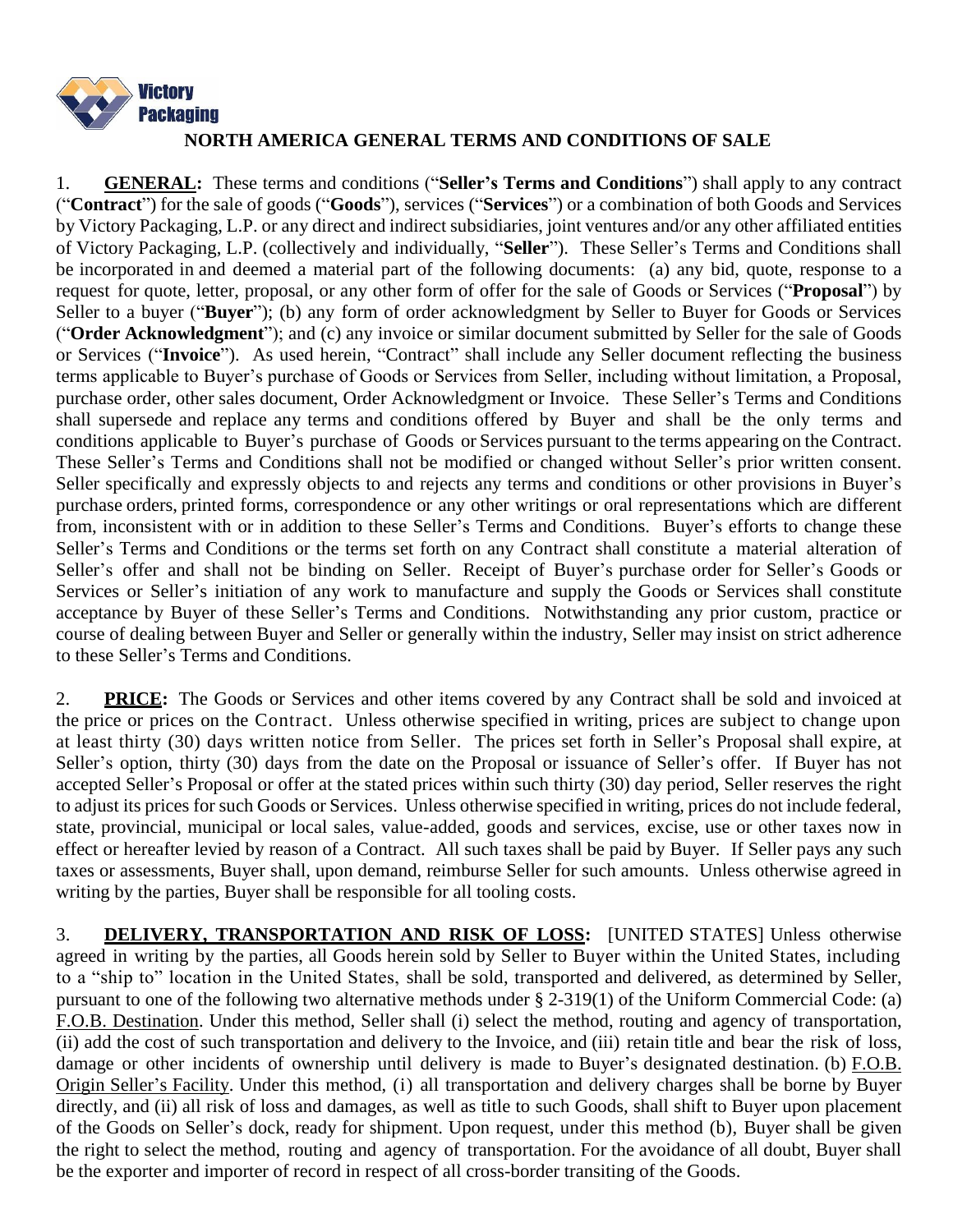[CANADA] Unless otherwise agreed in writing by the parties, all Goods sold by Seller to Buyer within Canada, including to a "ship to" location in Canada, shall be sold, transported and delivered, as determined by Seller, pursuant to one of the following two alternative methods: (a) CPT (Carriage Paid To) Buyer's designated location in Canada (Incoterms® 2020), or (b) EXW (Ex-Works) Seller's dock at its shipping facility in Canada (Incoterms® 2020). Under either method, title to (ownership of) the Goods shall transfer to Buyer at the same time as the risk of loss under the applicable Incoterms® rule. For the avoidance of all doubt, Buyer shall be the exporter and importer of record in respect of all cross-border transiting of the Goods.

[MEXICO] Unless otherwise agreed in writing by the parties, all Goods sold by Seller to Buyer within Mexico, including to a "ship to" location in Mexico, shall be sold, transported and delivered, as determined by Seller, pursuant to one of the following two alternative methods: (a) CPT (Carriage Paid To) Buyer's designated location in Mexico (Incoterms® 2020), or (b) EXW (Ex-Works) Seller's dock at its shipping facility in Mexico (Incoterms® 2020). Under either method, title to (ownership of) the Goods shall transfer to Buyer at the same time as the risk of loss under the applicable Incoterms® rule. For the avoidance of all doubt, Buyer shall be the exporter and importer of record in respect of all cross-border transiting of the Goods.

[CROSS-BORDER "SHIP TO" SALES] Unless otherwise agreed in writing by the parties, all Goods sold by Seller to Buyer from a Seller location in country "A" (whether the United States, Canada or Mexico) to a "ship to" location in a different country "B" (whether the United States, Canada, Mexico or other), shall be sold, transported and delivered, as determined by Seller, to Buyer CPT (Carriage Paid To) the "Ship To" location (Incoterms® 2020). Title to (ownership of) the Goods shall transfer to Buyer at the same time as the risk of loss under such Incoterms® rule, upon delivery to the first carrier. For the avoidance of all doubt, Buyer shall be the exporter and importer of record in respect of all cross-border transiting of the Goods into country "B" (and any country of transit and final destination other than country "A"). Buyer must comply with all applicable customs, trade and export laws, and shall indemnify, defend and hold harmless Seller and Indemnified Parties in accordance with Section 14 hereof from and against all Claims and Damages resulting from any breach or violation of such laws, including, to the extent applicable, the diversion of the Goods contrary to applicable law. Subject to the applicable Incoterms® 2020, Buyer shall be responsible for processing all registrations and importation permits to import the Goods into any country of transit and the country of final destination, and shall comply, prior to importing the Goods, with all applicable laws and other requirements in respect thereof.

[USA, CANADA, MEXICO] Any excess packing, shipping or other transportation costs or charges resulting from Seller's agreement to comply with Buyer's transportation or delivery requests shall be in addition to the charges set forth above. (a) If the Goods are to be shipped pursuant to Buyer's shipping instructions and Buyer fails to provide Seller with such shipping instructions by the seventh  $(7<sup>th</sup>)$  day after Seller has notified Buyer that the Goods are ready to ship, or (b) if Buyer fails to confirm its acceptance to take delivery or arrange for shipment of the Goods by the seventh ( $7<sup>th</sup>$ ) day after Seller has notified Buyer that the Goods are ready to ship, Seller may ship the Goods to Buyer at Buyer's expense as Seller deems appropriate and reasonable and shall add the cost of such transportation to the Invoice. If Seller so ships the Goods, Buyer shall bear the risk of loss and damage to the Goods and title to (ownership of) the Goods shall transfer to Buyer at the same time as the risk of loss based on Seller's chosen method of shipment. The delivery date provided by Seller or Buyer shall be deemed only an approximate date of delivery unless the parties have expressly and mutually agreed in writing that a particular delivery date is to be a definitive date. Otherwise, Seller may deliver the Goods or Services within a reasonable time prior to or after the delivery date. Seller's delivery date is dependent upon Buyer's timely acceptance or supply of such information or materials necessary in order for Seller to manufacture and ship the Goods or provide the Services, including but not limited to, designs, artwork, labels or sketches (the "**Approvals**") for use in manufacturing the Goods or performing the Services. Any delay in accepting or supplying the Approvals shall extend the delivery date. After acceptance or supply of the Approvals, any alterations called for shall be at the expense of Buyer and shall extend the delivery date. If Buyer fails or refuses for any reason whatsoever to take delivery of Goods at the designated time or place of delivery, then Buyer shall be responsible for all reasonable packing, shipping or other transportation costs or charges and storage fees resulting from such failure or refusal to accept delivery. Such costs, charges and fees shall be in addition to the price of the Goods.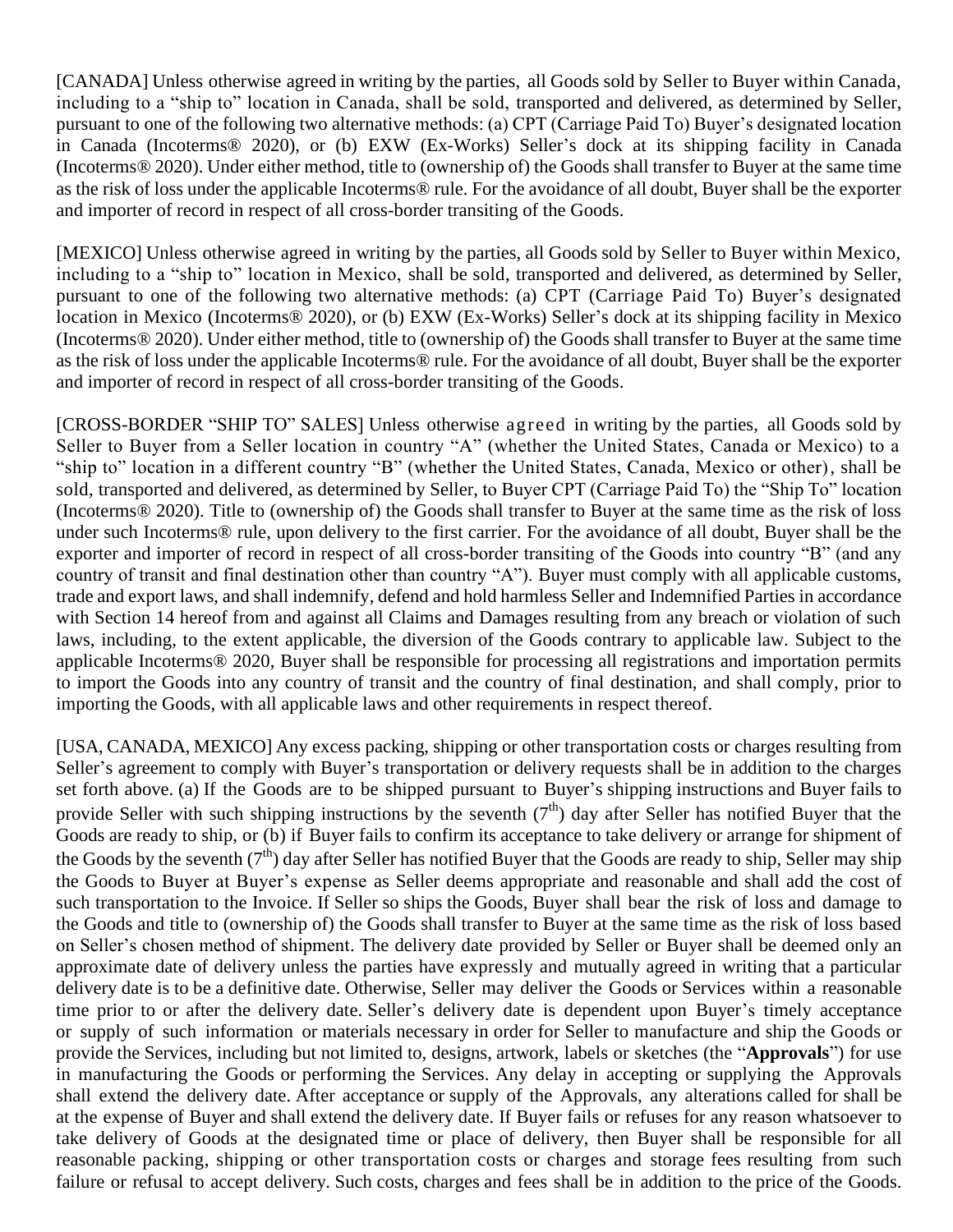Unless otherwise agreed to by the parties in writing, any Goods held by Seller in storage for more than thirty (30) days after the agreed date of delivery may be sold, scrapped and/or destroyed by Seller, as determined by Seller, without relieving Buyer of the obligation to pay for the Goods and any costs, charges and storage fees. In the alternative, Seller shall have the right to invoice and ship the Goods to Buyer and to recover reasonable costs, charges and storage fees up to the date of shipment. When Goods are to be exported by Seller, Buyer shall, at its sole expense, furnish to Seller with each order all consular and customs declarations, certificates and licenses and shall accept all liability and responsibility for penalties resulting from errors or omissions thereon.

4. **INSPECTION:** Buyer shall inspect the Goods and/or Services within ten (10) days after the Goods' arrival at the designated delivery destination or the performance of the Services at the place of performance. Buyer must accept any tender of the Goods or Services by Seller that are substantially in conformity with the specifications for the Goods or Services considering standard industry tolerances and the terms hereof, subject to Buyer's remedies set forth in Section 8 below. Buyer will be deemed to have accepted tender of the Goods or Services if Buyer fails to so inspect, or fails to give Seller written notice of rejection, within such ten (10) day period, which notice shall describe in reasonable detail the rejected Goods or Services and the non-conformities or defects upon which Buyer's rejection is based.

5. **PAYMENT:** Unless other terms to the contrary are agreed to in writing by Seller, payment terms are net 30 days from the date of shipment of Goods or performance of Services. Unless otherwise agreed to in writing by the parties, all payments shall be made in United States currency. Whenever reasonable grounds for insecurity arise with respect to full and timely performance by Buyer, Seller may demand terms of payment different from those specified herein and may demand assurance of Buyer's full and timely performance. Seller may, upon making such demand, suspend manufacture, production, performance, shipment and/or deliveries. If, within the period stated in such demand, Buyer fails or refuses to agree to such different terms of payment and/or fails or refuses to give adequate assurance of full and timely performance (as determined by Seller), Seller may: (a) by notice to Buyer, treat such failure or refusal as a repudiation by Buyer of the portion of the transaction not then fully performed, whereupon Seller may cancel all further manufacture, production, performance, shipment and/or deliveries and any amounts unpaid hereunder shall immediately become due and payable, or (b) produce, perform or make shipments or deliveries under reservation of a security interest and demand pre-payment against tender of the Goods or Services. In addition, Seller may charge interest on any unpaid or overdue amounts (including judgments), up to the maximum amount permissible under applicable law, from the date such amount was due until such amount, plus interest, is paid in full. Buyer agrees to pay all costs and expenses of collection, including attorneys' fees, incurred by Seller if Buyer fails to pay any amounts, obligations or indebtedness when due. Any extension of credit made to Buyer in connection with any sale of Goods and/or Services hereunder shall be deemed to have been made by any applicable Seller.

6. **WARRANTIES:** Seller warrants that (a) all Goods which are manufactured by Seller will, at the time of delivery and for a period of sixty (60) days thereafter, conform to Seller's specifications, subject to standard industry variations and tolerances (including without limitation, variations in raw materials, artwork, dimensions, weight, straightness, scannability, composition, mechanical properties, and color); (b) all Services shall be performed in accordance with the agreed upon specifications of Seller, subject to standard industry tolerances; and (c) all Goods which are manufactured by Seller will, at the time of delivery, be free of any liens and encumbrances of any third parties. THIS WARRANTY IS IN LIEU OF ALL OTHER EXPRESS OR IMPLIED WARRANTIES, INCLUDING, BUT NOT LIMITED TO, IMPLIED WARRANTIES OF MERCHANTABILITY, FITNESS FOR A PARTICULAR PURPOSE AND NON-INFRINGEMENT, AND ALL SUCH OTHER WARRANTIES ARE EXPRESSLY AND SPECIFICALLY EXCLUDED. SELLER MAKES NO WARRANTY WITH RESPECT TO GOODS OR THEIR COMPONENTS WHICH ARE NOT MANUFACTURED BY SELLER. Final determination of the suitability of the Goods and Services for Buyer's use and purposes is the sole responsibility of Buyer, and Seller shall bear no responsibility for such suitability. Notwithstanding the foregoing, the parties further understand and agree that the warranties set forth in this Section 6 shall not apply to the extent that Buyer or its agents (including freight carriers), employees, representatives or independent contractors have, through act or omission: (i) abused or damaged the Goods or Services; (ii) misused the Goods or objects upon which the Services were performed; (iii) improperly stored the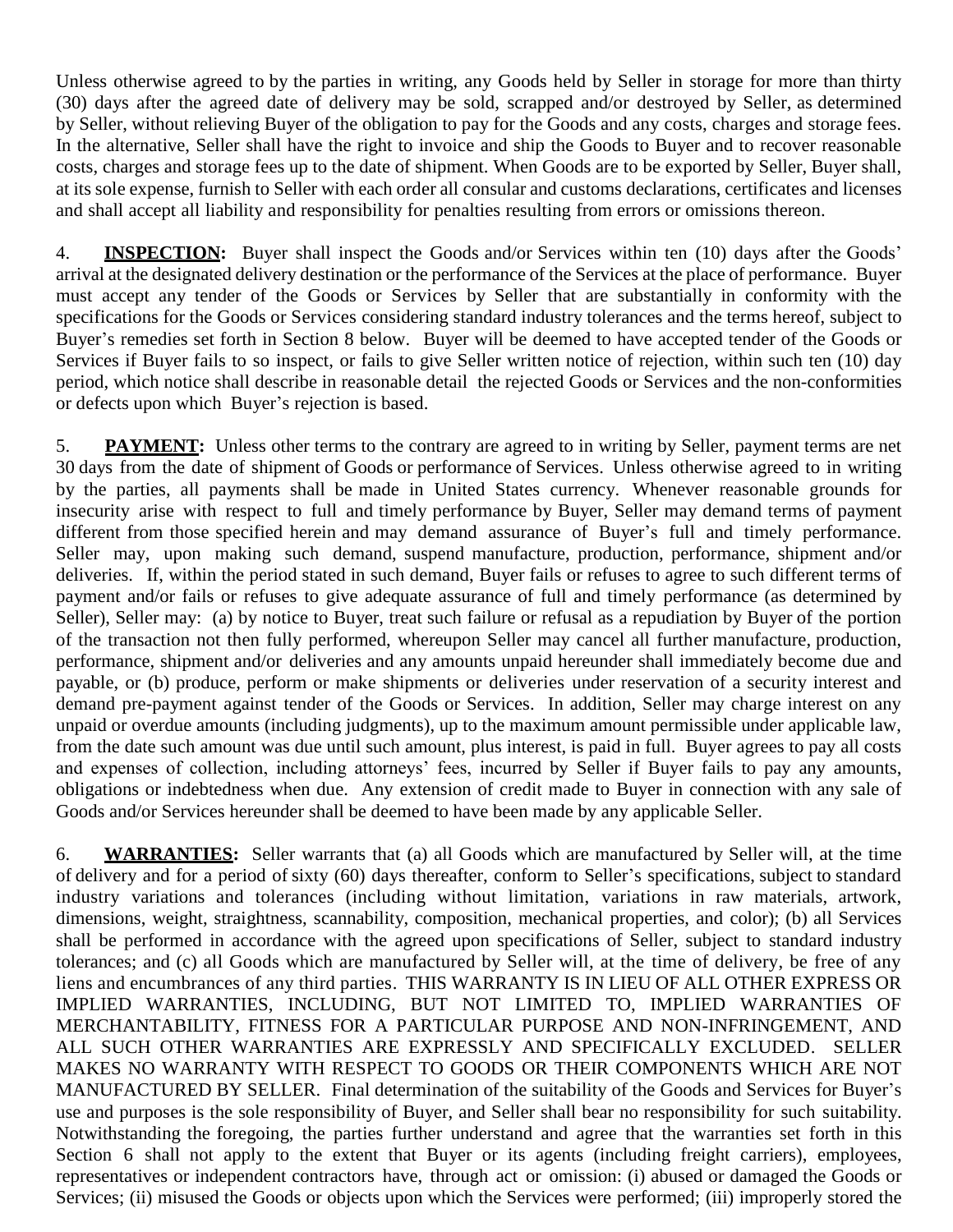Goods by exposing them to unreasonable heat, humidity or ambient conditions or stored the Goods in an otherwise inappropriate environment that is inconsistent with industry standards; or (iv) handled the Goods in a manner or allowed any other condition or act to cause the Goods or Services to fail to meet the warranties set forth in this Section 6.

7. **DEFAULT / TERMINATION BY SELLER:** Buyer shall be in default if (a) Buyer breaches any of its obligations hereunder in any material respect and (i) fails to remedy such breach within ten (10) days of its occurrence or (ii) such breach reasonably results in actual or imminent harm or damage to Seller or Seller's business interests, as determined by Seller in its reasonable judgment; (b) Buyer takes any action in respect of liquidation, winding up, or an assignment for the benefit of creditors or has a receiver, trustee, monitor or liquidator appointed for all or substantially all of its property; or (c) Seller, in its reasonable judgment, determines that Buyer is refusing or is unable to pay Seller in full on a timely basis for the Goods or Services as they become due, that Buyer is otherwise no longer able to meet Seller's credit requirements or that Buyer is refusing or unable to pay in full on a timely basis its other creditors. For the avoidance of doubt, Buyer's failure to pay any amount when due to Seller shall constitute a material breach. Seller shall have the right to immediately terminate or withdraw any Contract in the event of conditions occurring under subsections (a), (b) or (c) of this Section 7. Further, unless otherwise agreed in writing by Seller and notwithstanding subsection (a) above, Seller may, in the exercise of reasonable judgment under the circumstances, terminate or withdraw any Contract and any of its obligations thereunder with or without cause upon written notice to Buyer.

8. **REMEDIES AND DISCLAIMERS:** Inasmuch as the value of the Goods sold hereunder may be substantially disproportionate to the value of the products to be used in conjunction therewith, and, for the express purpose of limiting the liability of and remedies against Seller to an extent which is reasonably proportionate to the commercial value of the contemplated transactions, Buyer and Seller hereby specifically and expressly agree to the terms and provisions set forth in this Section 8 with regard to disclaimers and limitations on Seller's liabilities. In accordance with Section 4 above, all claims for shortages or alleged defects in quality shall be deemed waived unless made within ten (10) days of Buyer's receipt of Goods or completion of the applicable Services. BUYER HEREBY AGREES THAT SUCH TEN (10) DAY PERIOD IS A REASONABLE PERIOD OF TIME IN WHICH TO INFORM SELLER OF SUCH CLAIMS. In no event shall any such claim entitle Buyer to relief if such claim is made after Goods have been used, processed or transferred by Buyer. Defective or non-conforming Goods shall be held by Buyer for Seller's prompt inspection. TO THE GREATEST EXTENT PERMITTED BY LAW, UNDER NO CIRCUMSTANCES WHATSOEVER SHALL SELLER BE RESPONSIBLE OR LIABLE TO BUYER OR TO ANY THIRD PARTY FOR INDIRECT, SPECIAL, CONSEQUENTIAL, INCIDENTAL OR PUNITIVE DAMAGES (INCLUDING, WITHOUT LIMITATION, DAMAGES FOR LOSS OF USE OF FACILITIES OR EQUIPMENT, LOSS OF REVENUE, LOSS OF PROFITS OR LOSS OF GOODWILL) REGARDLESS OF (A) WHETHER EITHER PARTY HAS BEEN INFORMED OF THE POSSIBILITY OF SUCH DAMAGES AND (B) THE LEGAL THEORY UPON WHICH SUCH CLAIM IS BASED, INCLUDING, BUT NOT LIMITED TO, THEORIES BASED ON WARRANTY, CONTRACT, NEGLIGENCE, PRODUCTS LIABILITY, TORT OR RELIANCE. THE PARTIES HEREBY FURTHER AGREE THAT SELLER'S CLAIMS ARISING OUT OF BUYER'S FAILURE TO PAY IN FULL AND ON TIME FOR CONFORMING GOODS AND SERVICES, PURSUANT TO THE PAYMENT TERMS SET FORTH HEREIN, SHALL BE DIRECT DAMAGES AND NOT CONSTITUTE CONSEQUENTIAL DAMAGES. SELLER'S LIABILITY AND BUYER'S EXCLUSIVE REMEDIES ARE, UNDER THESE SELLER'S TERMS AND CONDITIONS AND UNDER THE UNIFORM COMMERCIAL CODE OR OTHER APPLICABLE LAW, HEREBY LIMITED TO SELLER'S CHOICE OF ONE (1) OF THE FOLLOWING REMEDIES, AS APPLICABLE: (a) THE REPAIR OF ANY DEFECTIVE OR NON-CONFORMING GOODS; (b) RE-PERFORMANCE OF THE NON-COMPLYING SERVICES; (c) THE REPLACEMENT OF ANY DEFECTIVE OR NON-CONFORMING GOODS WITH CONFORMING GOODS AT THE DESIGNATED DELIVERY DESTINATION; (d) THE REPAYMENT OF THE PURCHASE PRICE ACTUALLY PAID BY BUYER FOR THAT PORTION OF ANY GOODS OR SERVICES PROVIDED THAT ARE DEFECTIVE OR NON-CONFORMING; OR (e) THE GRANTING OF A REASONABLE ALLOWANCE TO BUYER ON ACCOUNT OF SUCH DEFECTS OR NON-CONFORMITIES. BUYER SHALL BE ENTITLED TO NO OTHER REMEDIES, REGARDLESS OF THE LEGAL THEORY UPON WHICH SUCH CLAIM IS BASED,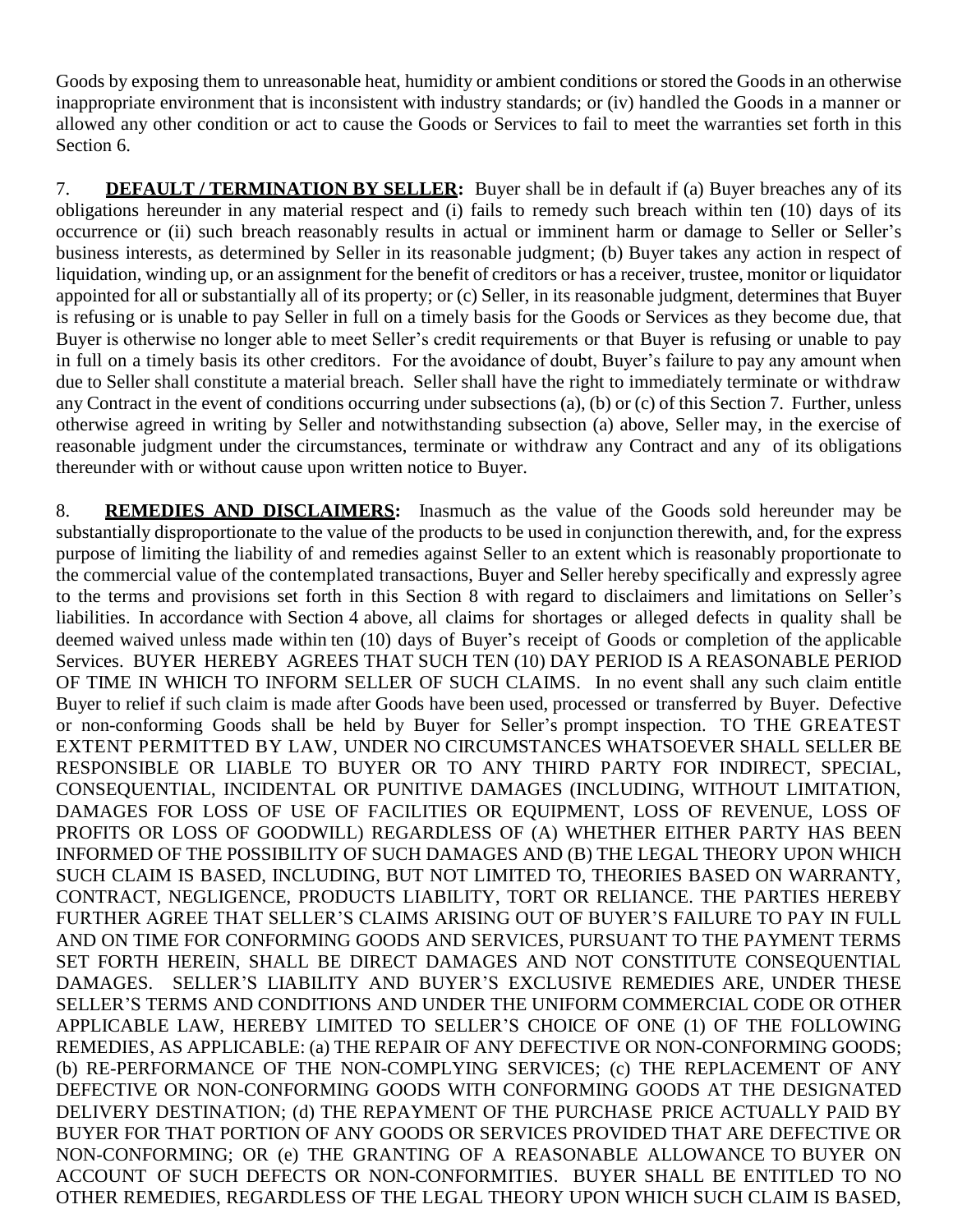INCLUDING, BUT NOT LIMITED TO, THEORIES BASED ON WARRANTY, CONTRACT, NEGLIGENCE, PRODUCTS LIABILITY, TORT OR RELIANCE, EXCEPT AS PROVIDED HEREIN. UNDER NO CIRCUMSTANCES SHALL SELLER'S LIABILITY EXCEED THE PURCHASE PRICE ACTUALLY PAID BY BUYER WITH RESPECT TO THAT PORTION OF THE GOODS OR SERVICES WHICH ARE DEEMED TO BE DEFECTIVE OR NOT IN COMPLIANCE WITH SELLER'S WARRANTY OBLIGATIONS HEREUNDER. Replacement of defective or non-conforming Goods, repayment of the purchase price for the Goods or the granting of an allowance to Buyer under subsections (c), (d) or (e) of this Section 8 will be made only upon return of defective or non-conforming Goods to Seller, which Goods shall not be returned until Seller has consented thereto and has delivered to Buyer written shipping instructions. Under no circumstances shall Buyer be permitted to set off or credit any amounts due and owing to Seller under these Seller's Terms and Conditions or under any Contract unless Seller has agreed to such in writing. Any claim or cause of action by Buyer for breach of Seller's obligations hereunder must be brought within one (1) year from the date of Seller's tender of the subject Goods or Services to Buyer.

9. **FORCE MAJEURE DELAYS:** Seller's obligations hereunder shall be excused and Seller shall have no liability to Buyer for the failure to perform under these Seller's Terms and Conditions or under any Contract due to any of the following and during the period when any of the following conditions exists: (a) strikes, work stoppages, or other labor troubles, difficulties, disruptions or disturbances of any kind; (b) fires, floods, earthquakes, inclement weather, explosions, or other natural or man-made disasters or acts of God; (c) riots, war, sabotage, foreign or domestic terrorism (including cyber-terrorism or cyber-attacks), act of a public enemy, national emergency, epidemic, pandemic, disease outbreak, quarantine or shelter in place restrictions, or other disturbances of the peace; (d) breakdowns, shutdown, destruction, or failure of any kind of Seller's equipment or facilities necessary for performance hereunder arising from any cause whatsoever, or accidents at Seller's facilities; (e) transportation embargoes or delays, reductions, shortages, curtailment, disruption or cessation of supplies, materials, equipment, facilities, power, utilities, labor, transportation, fuel or other factors of production or performance; (f) increases in the price of supplies, materials (including, but not limited to, the price of raw materials), equipment, facilities, power, utilities, labor, transportation, fuel or other factors of production or performance or the inability to obtain such items at a reasonable commercial price; (g) actions, legislation, regulations, rules or orders of any government or governmental agency (including executive orders and proclamations), or Seller's voluntary or involuntary participation in any plan of general public interest, any of which adversely affect manufacture, production, performance, shipment and/or deliveries hereunder; (h) delays of other suppliers or subcontractors; (i) any other cause beyond the reasonable control of Seller, whether or not similar to the causes or occurrences enumerated above; or (j) the escalation or worsening of any of the foregoing. In the event of any such delay or failure in performance, Seller shall have such additional time within which to perform its obligations hereunder as may reasonably be necessary under the circumstances. In the event of the occurrence of any of the above affecting Seller's ability to perform, Seller shall have the right to negotiate new pricing for the Goods or Services. Further, Seller shall also have the right, to the extent necessary in Seller's reasonable judgment, to apportion fairly among its customers (including Seller's own production operations, and subsidiaries and affiliates), in such manner as Seller may consider equitable, the Goods and Services then available for shipment, delivery or performance.

10. **WEIGHT AND PIECE SHIPPING TOLERANCES:** Unless otherwise expressly set forth in any Contract executed by Seller, Seller shall be entitled to a plus or minus tolerance of ten percent (10%) based on the weight or number of pieces or other unit of measurement of Goods requested by Buyer under each transaction.

11. **TECHNICAL INFORMATION, INVENTIONS AND CONFIDENTIAL INFORMATION:** Unless otherwise agreed to by the parties in writing, all (a) drawings, data, specifications, designs, patterns, molds, tools, samples and other items prepared by Seller; and (b) discoveries, inventions or improvements made by Seller, including those based on information supplied by Buyer, pursuant to a purchase of Goods or Services, shall be the sole and exclusive property of Seller. This provision includes any and all discoveries, inventions or improvements related to any process, machine, manufacture or composition of matter related to the Seller's business, whether of a patentable nature or not, and any and all know-how, ideas, methods, systems or plans useful in the Seller's business (the "**Inventions**") that any employee or independent contractor of Seller has made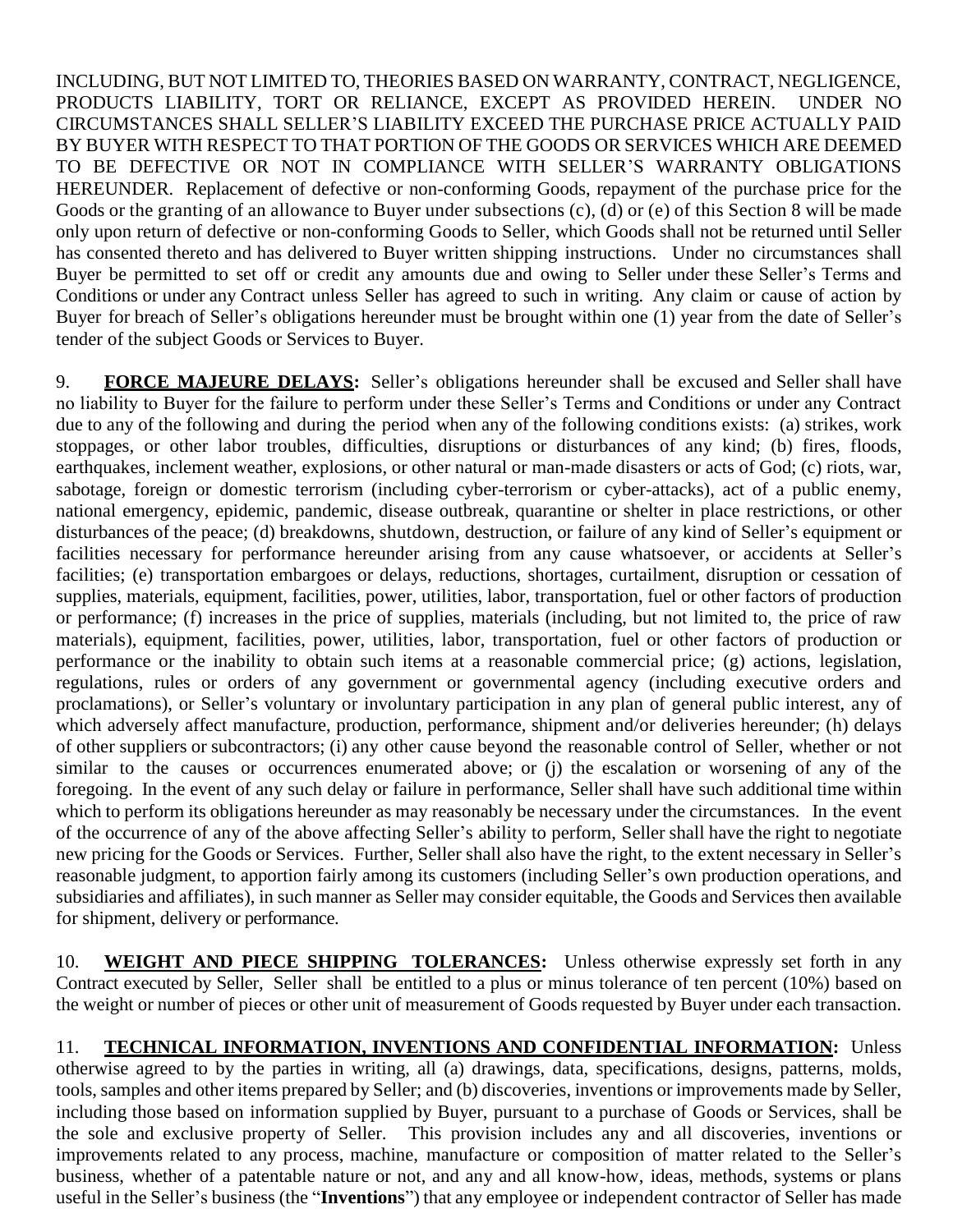or conceived or hereafter may make or conceive at any time. All such Inventions shall be the sole and exclusive property of Seller, and Buyer shall cooperate, if necessary, in assisting Seller to obtain all documentary evidence confirming Seller's ownership including, but not limited to, applications for patents. **"Confidential Information**" means all Seller know-how, technical information, business information, data, designs, specifications, plans, drawings, experience or knowledge reasonably related to the transactions that are the subject of any Contract, whether transmitted in writing, orally or electronically, including initial or preliminary discussions, to the extent the same is or are secret, confidential or proprietary, including without limitation: Seller's (1) confidential manufacturing plans, processes, procedures, operations, reports, drawings, manuals, equipment, engineering information, technical information, and plant and equipment layouts and configuration; (2) confidential product plans, prototypes, samples, formulae, and specifications, and information related to confidential project designs, marketing, advertising, quality, costs, configurations and uses; (3) confidential customer and vendor lists and information, business plans, sales volumes, profitability figures, financial information or other economic or business information; and (4) confidential computer software, firmware, data, databases, networks, security procedures, or other confidential information related directly or indirectly to computer systems or networks. Buyer shall not, without the prior express written consent of Seller in each instance, use or disclose to any person, entity or governmental agency any Confidential Information, except that Buyer may disclose Confidential Information to those of its employees who need to know such information in connection with the transactions contemplated by a Contract and who are bound to Buyer not to disclose the Confidential Information to any other person, entity or governmental agency. If Buyer becomes legally compelled (by deposition, interrogatory, request for documents, subpoena, civil investigative demand or similar process) to disclose any Confidential Information, Buyer will provide Seller with prompt prior written notice of such requirements so that Seller may seek a protective order or other appropriate remedy. If a protective order or other remedy is not obtained, Buyer agrees to furnish only that portion of Confidential Information that Buyer, upon written opinion of counsel, is legally required to disclose, and it agrees to exercise reasonable commercial efforts to obtain assurances that confidential treatment will be accorded such Confidential Information. Seller agrees that Confidential Information shall not include information Buyer can demonstrate: (i) was known by the public prior to initial disclosure by Seller or subsequently becomes known to the public after initial disclosure through no act or omission of Buyer in violation of these Seller's Terms and Conditions; (ii) was known by Buyer prior to initial disclosure; (iii) is disclosed to Buyer by another person or entity who was under no obligation of confidentiality to Seller with respect to the information; or (iv) is independently developed by Buyer without access to or use of Confidential Information, or violation of these Seller's Terms and Conditions.

12. **CANCELLATION / TERMINATION BY BUYER:** Buyer may terminate any Contract upon written notice to Seller if Seller breaches any of its obligations thereunder in any material respect and fails to remedy such breach within forty-five (45) days of its occurrence. Buyer may not cancel or terminate a Contract for convenience for the purchase of Goods or Services hereunder. Buyer shall, in the event of cancellation or termination of a Contract for any reason by either party, pay Seller on demand the full purchase price for all completed work for Buyer's order(s) or in reasonable anticipation of Buyer's needs for Goods or Services, all other costs (including work-in-process and raw materials) incurred up to the date of cancellation or termination, all lost profits due to the cancellation or termination, and all other reasonable cancellation or termination charges.

13. **INSTALLMENT DELIVERIES:** Seller shall be entitled to make delivery or perform in installments unless otherwise agreed to by the parties in writing. Seller may render a separate invoice for each installment, which invoice shall be paid when due, without regard to subsequent deliveries or performance. Each installment shall be deemed a separate sale. Delay in delivery or performance of any installment shall not relieve Buyer of its obligations to accept delivery or performance of remaining installments.

14. **INDEMNIFICATION:** Each party (the "**Indemnifying Party**") agrees to indemnify, defend and hold harmless the other party and its affiliates, and their respective shareholders, members, officers, directors, managers, agents, employees, successors and permitted assigns (collectively, the "**Indemnified Parties**") from and against all third party claims, actions, demands, suits and causes of action ("**Claims**") involving (a) reasonable, actual, out-of-pocket and direct damages to real or physical personal property, or (b) personal injury, including death, along with reasonable, actual, out-of-pocket costs and expenses, including, without limitation, interest, penalties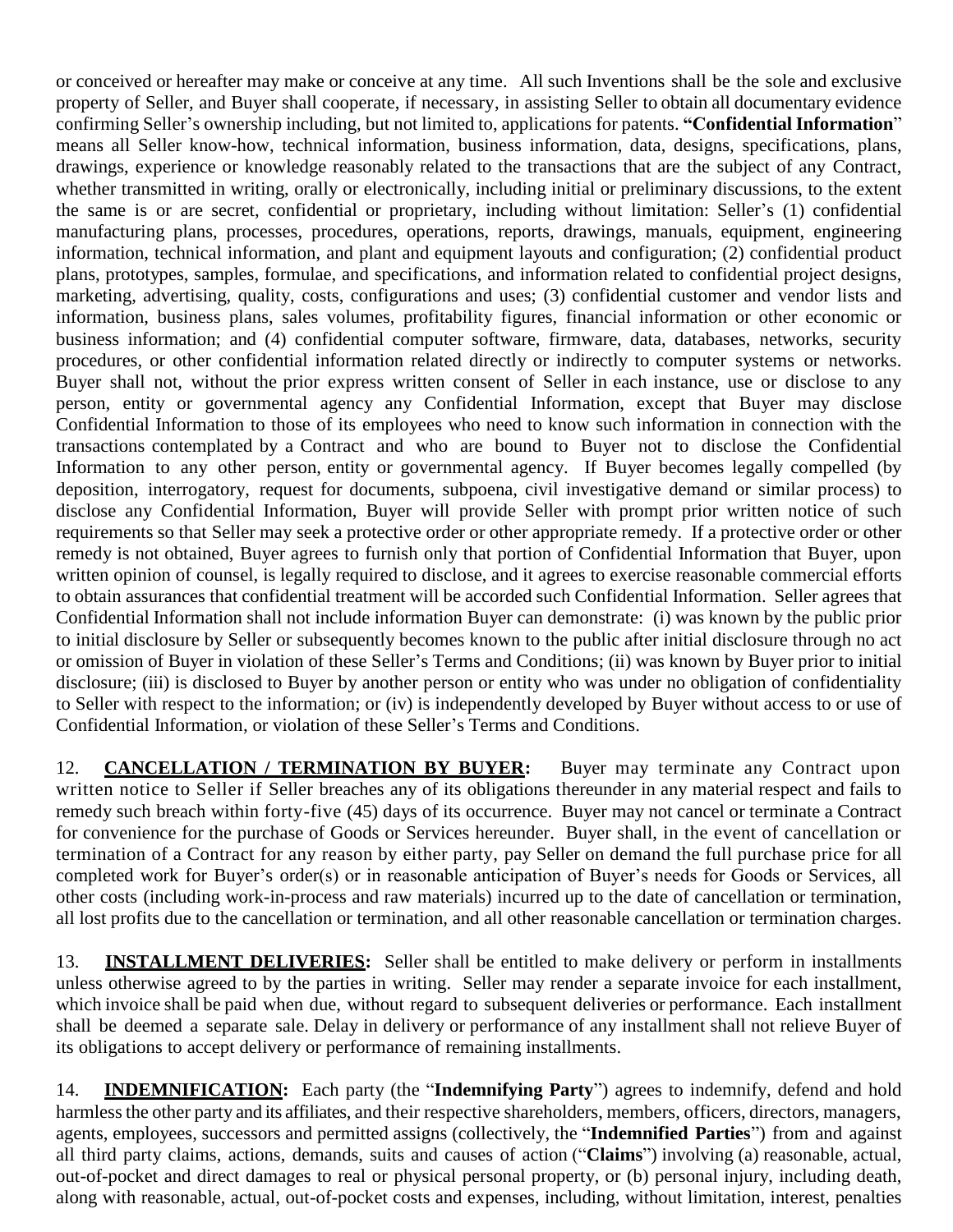and reasonable attorneys' fees and disbursements (collectively, "**Damages**"), to the extent (but only to the extent) such Claims cause Damages resulting from (i) any negligent act, negligent omission or willful misconduct on the part of the Indemnifying Party, its employees, independent contractors or agents, in connection with performance under these Seller's Terms and Conditions or any Contract, (ii) a breach by the Indemnifying Party, its employees, independent contractors or agents, of any covenant, warranty, representation or any other obligation set forth in these Seller's Terms and Conditions or any Contract, (iii) a breach or violation of law, governmental rules or regulations by the Indemnifying Party, its employees, independent contractors or agents, or (iv) in the case of Buyer as Indemnifying Party, from Claims based on infringement or violation of intellectual property rights of a third party caused by a customization, design or specification required or provided by Buyer to Seller. Notwithstanding the above, Buyer hereby agrees that Seller shall not be liable for any Claims resulting from a recall of any products which are contained within Seller's Goods or in which Seller's Goods have been incorporated; and the parties acknowledge, understand and agree that such Claims are not part of the basis of the bargain in the transactions anticipated hereunder.

15. **GOVERNING LAW; DISPUTE RESOLUTION:** EACH PARTY HERETO WAIVES ITS RIGHT TO TRIAL OF ANY ISSUE HEREUNDER BY JURY. The parties agree that the terms of the United Nations Convention on Contracts for the International Sale of Goods (CISG) shall not apply to these Seller's Terms and Conditions or to any Contract hereunder. (a) For Goods and Services herein sold by Seller to Buyer within the United States, the validity, construction and performance of these Seller's Terms and Conditions and any Contract hereunder shall be governed by the Uniform Commercial Code as enacted by the state of Georgia and by the laws of the state of Georgia without regard to any other state's or nation's conflict of laws rules. Any controversy, claim or dispute arising out of or relating to these Seller's Terms and Conditions or any Contract may, at Seller's exclusive option, be submitted for mediation in an effort to amicably resolve such controversy, claim or dispute. In the event that mediation is not elected by Seller or, if elected, does not result in a resolution, then the dispute shall be subject to resolution by litigation in either the state or federal court with jurisdiction in the City of Richmond, Virginia or Cobb County, Georgia. Buyer agrees, without challenge, to submit to the jurisdiction and venue of such courts. (b) For Goods and Services herein sold by Seller to Buyer within Canada, the validity, construction and performance of these Seller's Terms and Conditions and any Contract hereunder shall be governed by the laws of the Province of Ontario and the laws of Canada applicable therein without regard to any other state's or nation's conflict of laws rules. Any controversy, claim or dispute arising out of or relating to these Seller's Terms and Conditions or any Contract may, at Seller's exclusive option, be submitted for mediation in an effort to amicably resolve such controversy, claim or dispute. In the event that mediation is not elected by Seller or, if elected, does not result in a resolution, then the dispute shall be subject to resolution by litigation in the civil courts of Ontario in Toronto, Ontario. Buyer agrees, without challenge, to submit to the jurisdiction and venue of such courts. (c) For Goods and Services herein sold by Seller to Buyer within Mexico, the validity, construction and performance of these Seller's Terms and Conditions and any Contract hereunder shall be governed by the laws of the United Mexican States without regard to any other state's or nation's conflict of laws rules. Any controversy, claim or dispute arising out of or relating to these Seller's Terms and Conditions or any Contract may, at Seller's exclusive option, be submitted for mediation in an effort to amicably resolve such controversy, claim or dispute. In the event that mediation is not elected by Seller or, if elected, does not result in a resolution, then the parties irrevocably agree to submit themselves and the resolution of the dispute to binding arbitration to be administered by the International Centre for Dispute Resolution of the American Arbitration Association (the "**ICDR**"). If the amount of the controversy, claim or dispute is under \$1,000,000 in the aggregate, the arbitration will be decided by one (1) arbitrator. The parties shall jointly appoint the arbitrator within 20 days after the commencement of the arbitration. If the parties cannot agree to an appointment of an arbitrator within such time period, the ICDR will appoint such arbitrator. If the amount of the controversy, claim or dispute is \$1,000,000 or more in the aggregate, the arbitration will be decided by a tribunal of three (3) arbitrators. Each party shall appoint one co-arbitrator within 20 days after the commencement of the arbitration. If a party fails to appoint a coarbitrator within such time period, the ICDR will appoint such co-arbitrator. The co-arbitrators (in consultation with the parties) shall jointly appoint the president of the tribunal (and third co-arbitrator) within 40 days after the commencement of the arbitration. If the co-arbitrators cannot agree to an appointment of a president of the tribunal during such time period, the ICDR shall appoint the president (and third co-arbitrator) of the tribunal. The seat of the arbitration will be Mexico City, Mexico and the language used in the arbitration will be English. The tribunal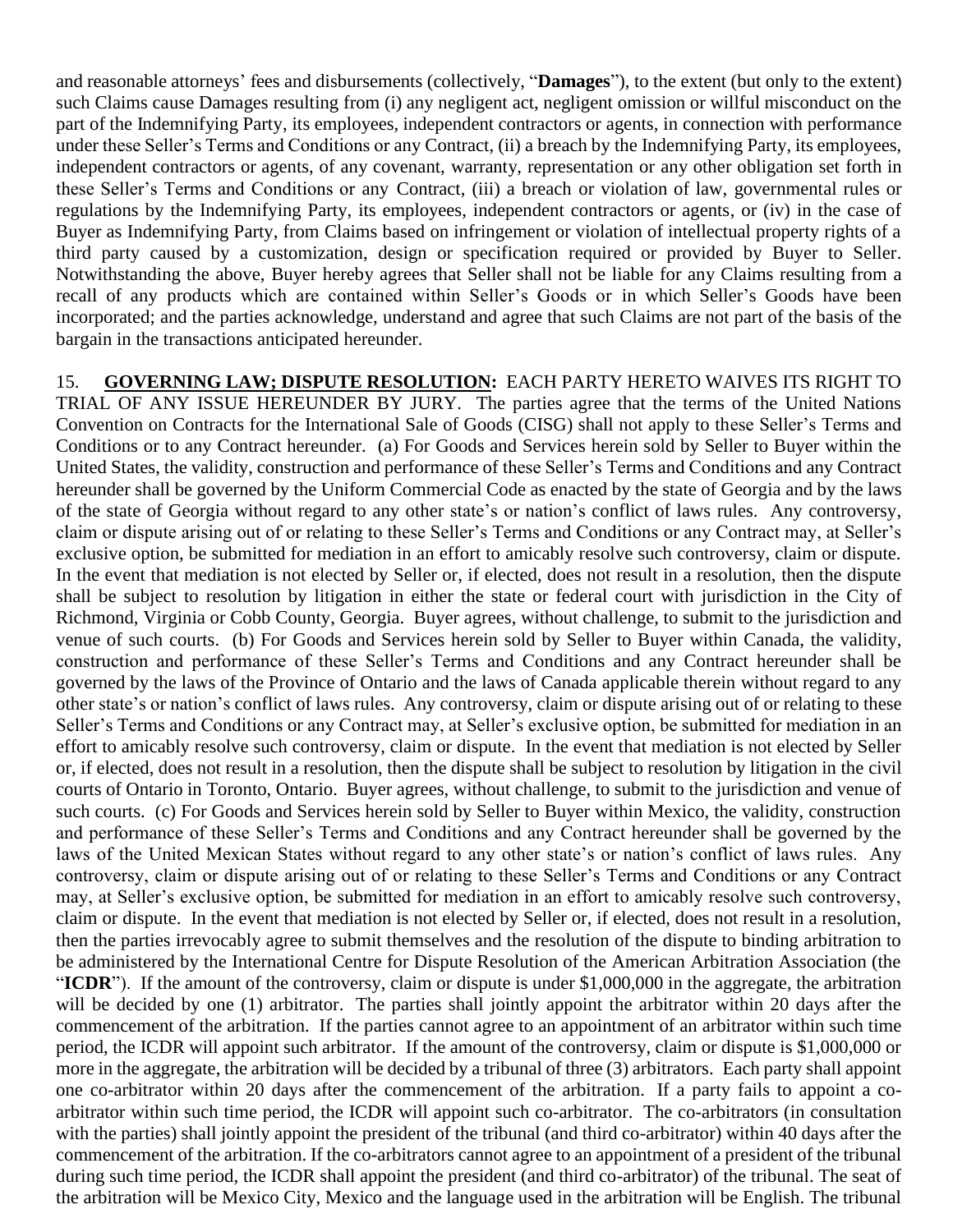shall award the costs and expenses of the arbitration, including reasonable attorney's fees, to the prevailing party as determined by the tribunal.

16. **MISCELLANEOUS:** (A) These Seller's Terms and Conditions and any Contract or any of the duties or obligations hereunder or thereunder may be performed by and/or assigned, subcontracted or delegated to, in whole or in part, and all rights hereunder or thereunder against Buyer and any interests herein or therein may be enforced by or assigned to, in whole or in part, Seller or any one or more of Seller's present or future subsidiaries, affiliates, joint ventures, transferees, assignees, subcontractors or delegees, without the consent of Buyer. (B) The waiver by Seller of any terms, conditions, or provisions hereof or of any Contract shall not be construed to be a waiver of any other term, condition or provision, nor shall such waiver be deemed a waiver of a subsequent breach by Buyer of the same term, condition or provision. (C) Neither these Seller's Terms and Conditions nor any Contract, nor any of Buyer's rights, interests, duties or obligations hereunder or under any Contract may be assigned, subcontracted or delegated by Buyer except with the prior written approval of Seller in each instance. (D) The entire understanding and agreement of the parties with respect to the transactions contemplated herein are contained in these Seller's Terms and Conditions and in any Contract. Any prior understandings, agreements and representations, oral or written, shall be deemed superseded hereby. No changes, modification or discharge of the parties' obligations hereunder shall be effective unless signed by both parties. (E) Stenographic and clerical errors, whether in mathematical computations or otherwise, made by Seller in any Contract shall be subject to correction. (F) Any clause required by any applicable law, order or administrative regulation, to be included in a contract of the type evidenced by any Contract, shall be deemed to be incorporated therein. (G) The remedies and rights reserved to Seller herein shall be cumulative with, and in addition to, all other rights and remedies provided in law or equity. The remedies and rights reserved to Buyer herein shall be Buyer's sole and exclusive rights and remedies available to Buyer hereunder. (H) Nothing in these Seller's Terms and Conditions is intended to benefit any person or entity other than Seller and Buyer (and their respective permitted assignees and their respective Indemnified Parties solely with respect to Claims under Section 14 above), and neither party will owe any duty to such person or entity. These Seller's Terms and Conditions and any Contract, and the rights, interests, duties and obligations hereunder and thereunder, shall be binding upon and shall inure to the benefit of the parties hereto and their respective successors and permitted assigns. (I) If any provision of these Seller's Terms and Conditions or any Contract shall be adjudicated to be invalid or unenforceable, such provision shall be deemed amended to delete therefrom the portion thus adjudicated to be invalid or unenforceable. All remaining portions shall be deemed enforceable. (J) In the event that Buyer determines that it needs to give notice to Seller of its alleged breach of its obligations hereunder or of any action or demand arising hereunder, or otherwise in accordance with these Seller's Terms and Conditions, Buyer shall give notice to Seller by using certified mail or a reputable overnight service to: c/o WestRock Company, 1000 Abernathy Road, NE, Atlanta, Georgia 30328, Attn: Executive Vice President and General Counsel.

## 17. **PAPERBOARD--ADDITIONAL CONDITIONS APPLICABLE TO THE SALE OF PAPERBOARD GOODS:**

(a) Unless otherwise specified, boxboard sheets and special products will be cut off at the end of the machine or sheeter to approximate lengths so that the exact specified sizes can be trimmed therefrom. Shipments of such Goods will be made in unprotected unit loads or bundles. Squaring, trimming, or special packing must be clearly specified by Buyer, and an extra charge will be made therefore.

(b) Buyer shall inspect and test all paperboard before cutting or processing it, in compliance with these Seller's Terms and Conditions, and will not be entitled to any allowance based on claimed defects or noncompliance with stated specifications after the board has been cut or processed in any way.

(c) Grain of paperboard, unless otherwise specially stated, will be in the direction of the last dimension.

## 18. **PAPER STOCK--ADDITIONAL CONDITIONS APPLICABLE TO THE SALE OF PAPER STOCK GOODS:** Subject to the limitations set forth herein, including in Sections 6 and 8 hereof, Seller expressly warrants that all paper stock shall meet the applicable grade definitions set forth in the current Paper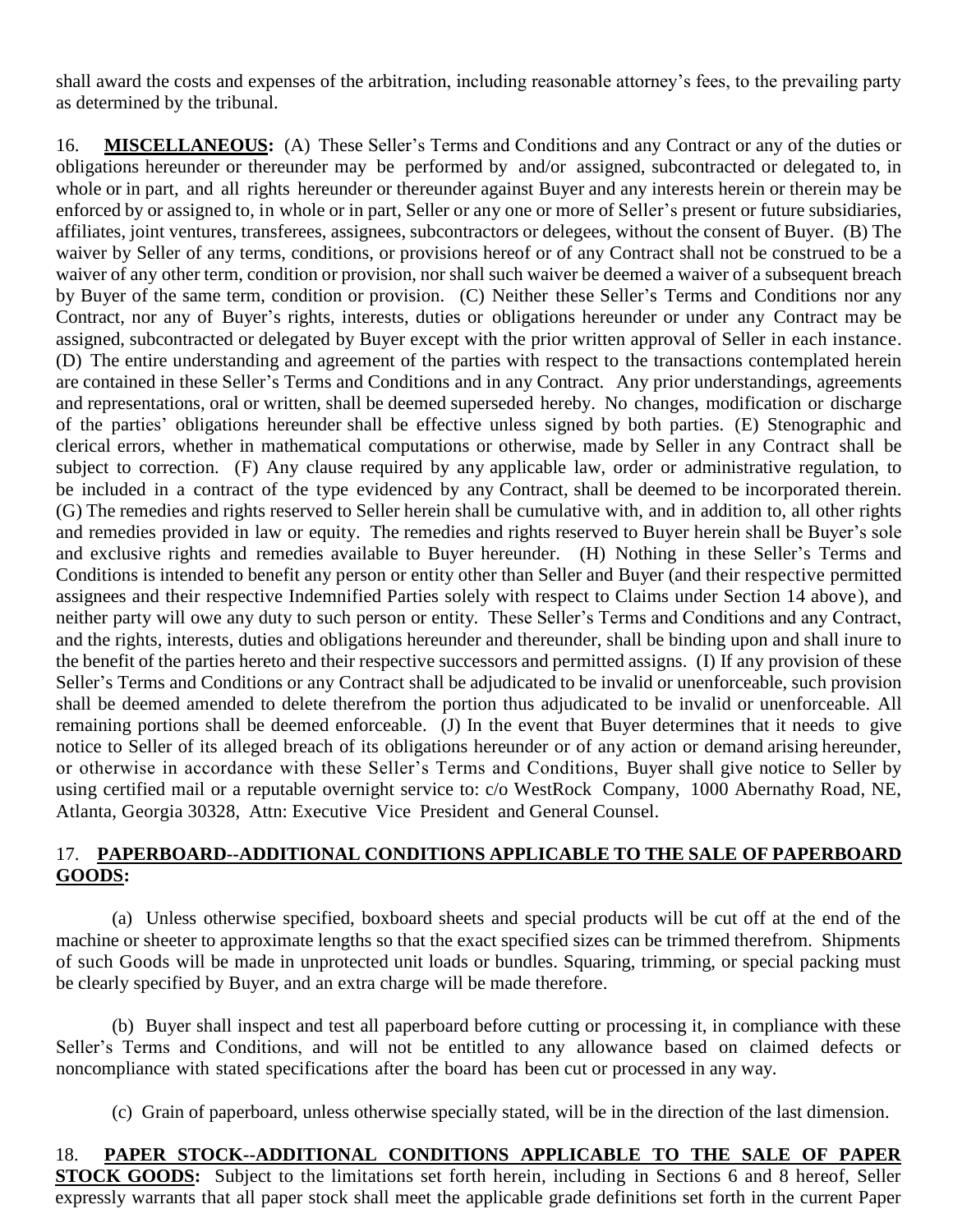Stock Institute of America Standards and Practices Circular, as amended or superseded from time to time, subject to standard industry variations and tolerances.

19. **EQUIPMENT -- ADDITIONAL CONDITIONS APPLICABLE TO EQUIPMENT:** As used herein, "Goods" shall include equipment sold, leased or otherwise provided by Seller to Buyer; provided, however, that such equipment (and the sale, lease or provision thereof, as applicable) shall be subject to such different warranties, remedies and other terms and conditions as are expressly set forth in a writing executed by Seller, which writing shall govern in the event of a conflict between such writing and these Seller's Terms and Conditions.

20. **CLAIMS WITH RESPECT TO THE GOODS**: If Buyer requests or directs Seller to include any claims (whether express or implied) on or with the Goods, including without limitation, claims about Buyer or products which are contained within the Goods or in which the Goods have been incorporated, including, among others, claims related to (i) the product's sustainability or recyclability, or the product's or Buyer's environmental impact, (ii) the product's health benefits or safety, (iii) the product's nutritional information, ingredients or composition, or (iv) the usage of the product or its performance, features, price or effectiveness (collectively, "**Product Claims**"), Buyer agrees to assume full responsibility for such Product Claims and to indemnify, defend and hold harmless Seller and its Indemnified Parties from and against all Claims involving Damages, to the extent such Claims cause Damages resulting from any Product Claims or the products with respect to which such Product Claims relate, in accordance with Section 14 hereof.

21. **THE UNITED STATES FOREIGN CORRUPT PRACTICES ACT:** Buyer shall not engage in any bribery, kickbacks, collusive bidding, price fixing, or other unfair trade practices. Buyer (and its partners, employees, representatives and agents) shall comply with the U.S. Foreign Corrupt Practices Act ("**FCPA**") and the applicable anti-bribery and anticorruption laws of any country outside the United States applicable with respect to the Goods and Services and Buyer's performance hereunder or under any Contract ("**Corrupt Practices**  Laws"). If Buyer learns of or has reason to know of any payment, offer or agreement relating to the Goods and Services that is contemplated or that has occurred and that represents or could represent a violation of the FCPA or Corrupt Practices Laws, Buyer shall immediately advise Seller's General Counsel, in writing, at the address provided in Section 16(J) above. Seller shall be permitted to take reasonable steps to avoid, mitigate or investigate such an actual or potential violation of the FCPA or Corrupt Practices Laws, which may include reviewing Buyer's books and records and auditing for these purposes at any time upon reasonable notice. Seller may disclose these Seller's Terms and Conditions and any Contract and any information that it obtains hereunder to any government agency, regulatory authority or other persons or entities that Seller has determined, in its discretion, have a need for such information. In addition to the foregoing, while the Goods and Services are being provided, Buyer must promptly notify Seller in writing upon learning or forming a reasonable belief that Buyer, directly or through any agent or service provider, paid any bribe that is punishable under the FCPA (or would be if Buyer was subject to that statute) or Corrupt Practices Laws. The preceding sentence applies to Buyer's conduct irrespective of whether the bribe in question relates to or benefits the Goods and Services or Seller; however, the provision of such advice shall not represent a breach hereunder unless the actual or suspected bribe relates to the Goods and Services contemplated hereunder. Buyer shall ensure that any representatives and agents acting on behalf of Buyer with respect to the Goods and Services or Buyer's performance hereunder shall agree in writing to the terms of this Section. Neither Buyer nor any representative or agent of Buyer may interact with any government agency on behalf of Seller without the prior written approval of Seller.

22. **LEGAL RELATIONSHIP:** Nothing contained in these Seller's Terms and Conditions or any Contract hereunder shall create an association, partnership, joint venture, employee/employer or labor relationship or the relationship of principal and agent between Seller and Buyer. Neither of Seller, on one hand, and Buyer, on the other, shall have any authority to bind the other in any way except as stated herein. It is expressly agreed that all of the personnel and employees that the parties may engage in performing their respective obligations under these Seller's Terms and Conditions and any Contract hereunder shall be directly hired by each of the parties in their capacity as employers and, in such capacity, each of the parties shall be solely responsible for any obligations and responsibilities towards its own personnel and employees, including without limitation, the payment to said